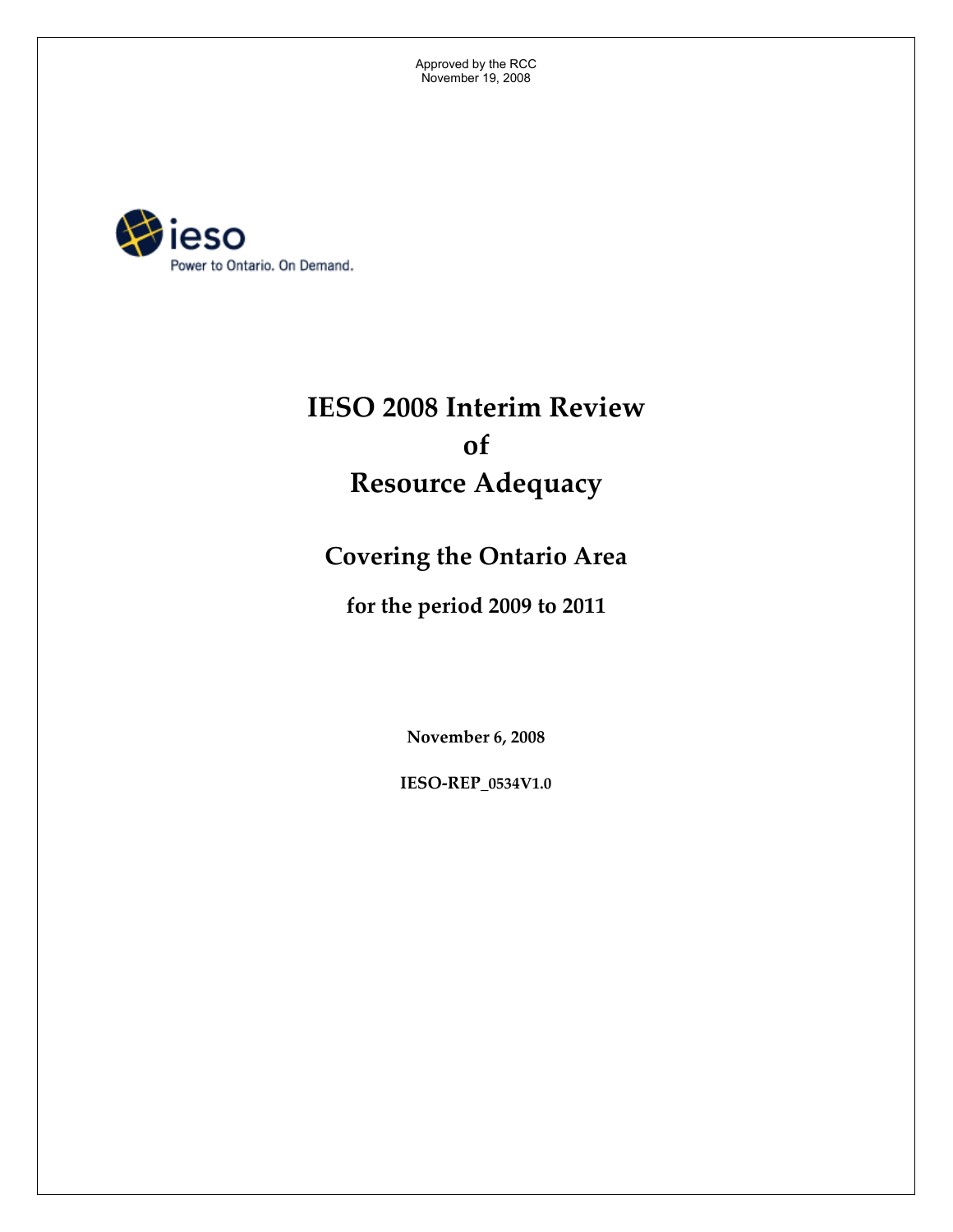This page intentionally left blank.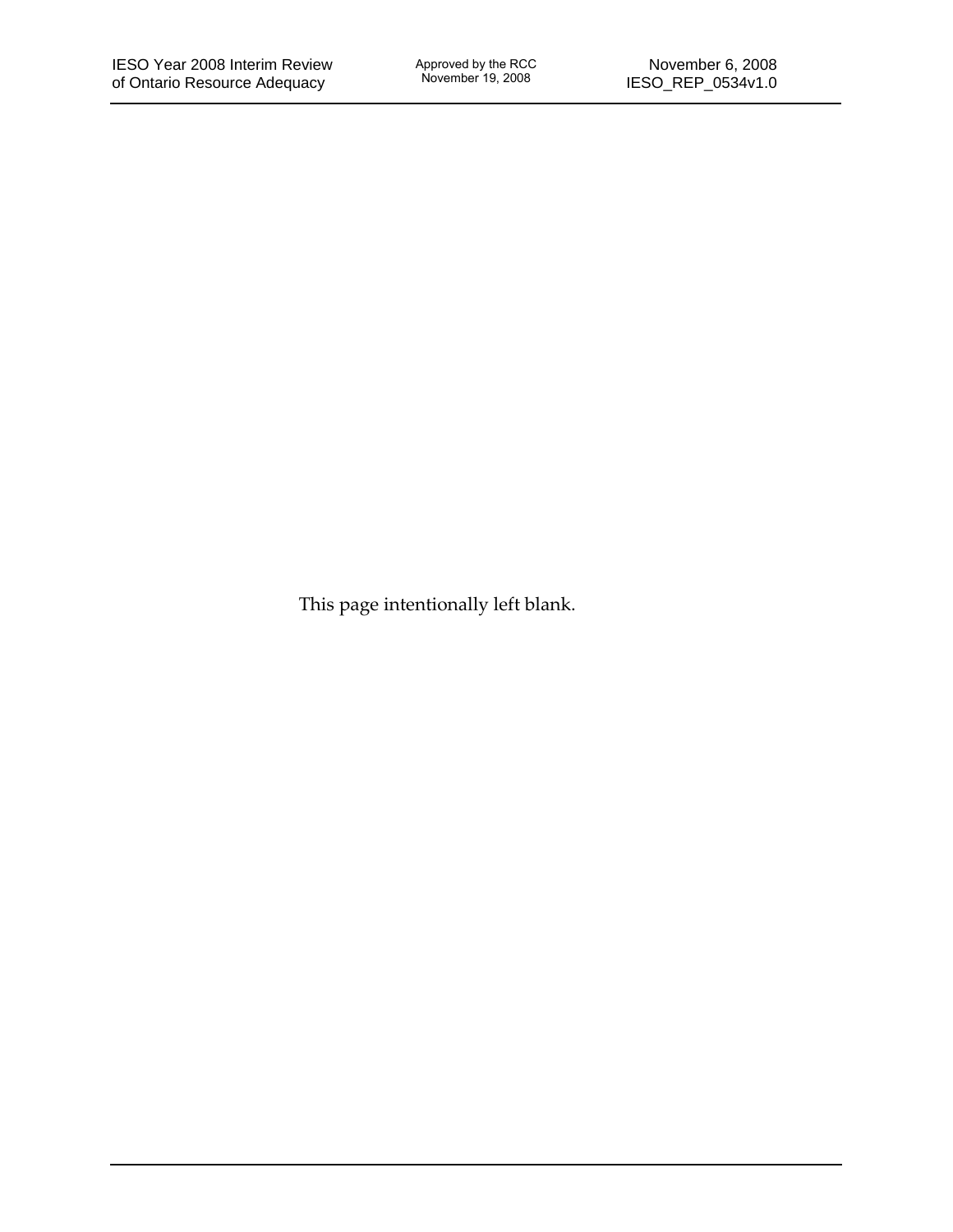## **1 EXECUTIVE SUMMARY**

The Independent Electricity System Operator (IESO) submits this assessment of resource adequacy for the Ontario Area to comply with the Reliability Assessment Program established by Northeast Power Coordinating Council (NPCC). This 2008 Interim Review of Resource Adequacy covers the study period from 2009 through 2011, and highlights changes since the last Comprehensive Review was conducted in 2006. The guidelines for the review are specified in the NPCC Document B‐8 entitled, "*Guidelines for Area Review of Resource Adequacy"* (Revised: November 29, 2005).

This Interim Review identifies changes in assumptions from the 2006 Comprehensive Review, including changes to facilities and system conditions, generation resources availability, load forecast, electricity sector regulations, and the impact of these changes on the overall reliability of the Ontario electricity system.

The assessment makes comparisons with the most recent Comprehensive Review, which was completed in 2006.

This 2008 Interim Review indicates that Ontario will be able to meet the NPCC resource adequacy criterion that requires an LOLE value of less than 0.1 days/year for all years from 2009 to 2011. For the calendar years of 2009 and 2011, emergency operating procedures (EOPs) were utilized to satisfy the NPCC criterion under the high demand forecast scenario. Imports or additional resources were not required to meet the criterion for any years.

# **2 INTRODUCTION**

The information presented in this 2008 Interim Review of resource adequacy covers the forecast period from 2009 through 2011.

The previous Comprehensive Review was submitted at the November 2006 meeting of the Reliability Coordinating Committee. Comparisons between this review and the November 2006, "IESO 2006 Comprehensive Review of Ontario Resource Adequacy" review are included in this report.

# **3 ASSUMPTION CHANGES**

#### **3.1 Demand Forecast**

I

Table 3.1 shows the summer peak demand forecast for the 2006 Comprehensive Review and for the 2008 Interim Review, if no reduction due to conservation is reflected. In this high demand growth scenario, the peak demand forecast at the time of the summer peak is now about 1,000 to 1,300 MW lower, when compared to the 2006 Comprehensive Review forecast. The general decrease in forecast demand is due, in part, to a slowing economy and lower demand from the energy-intensive industrial sector which has been in decline since 2005. These economic impacts are estimated to be in the range of 300‐500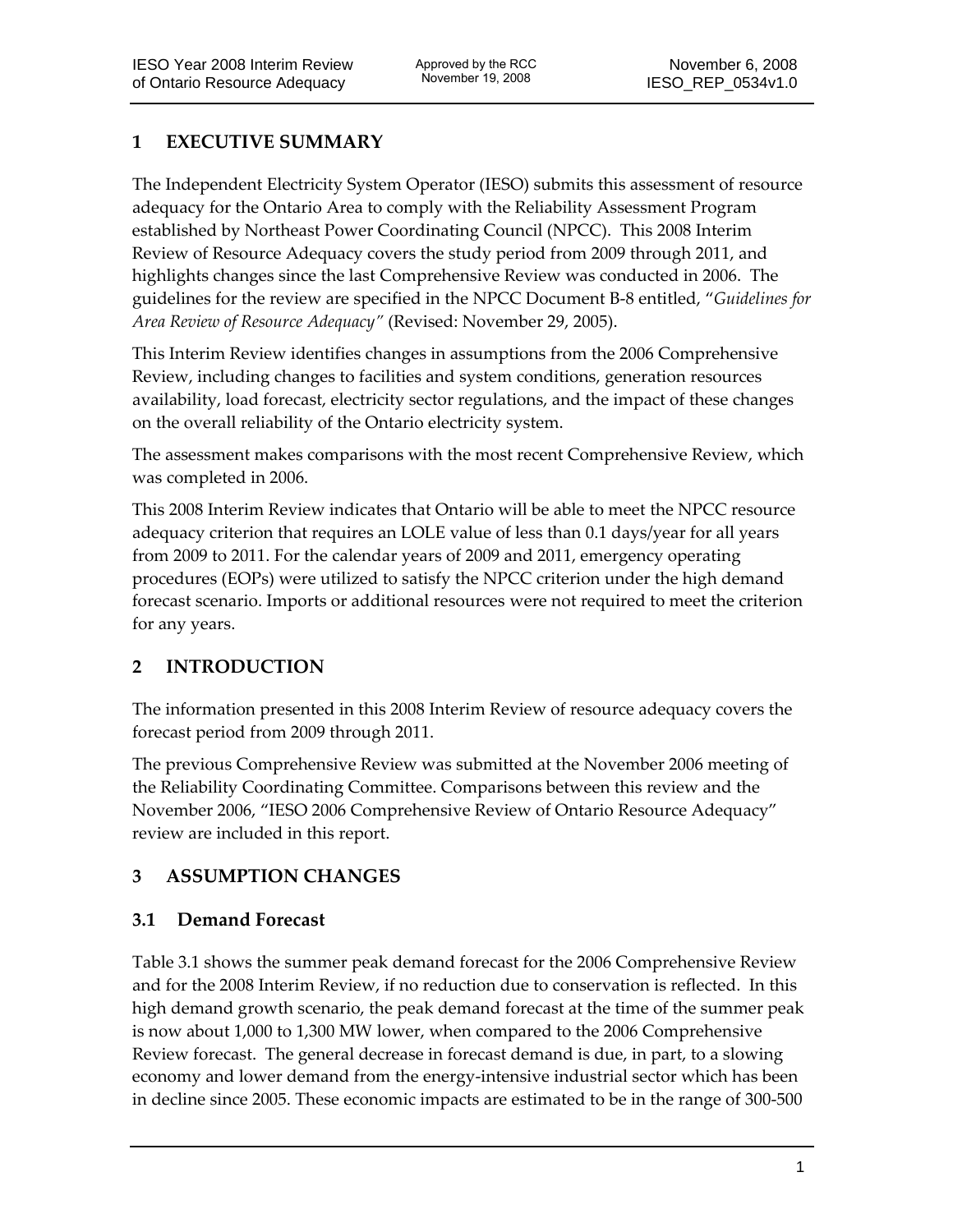I

Approved by the RCC November 19, 2008

MW of reductions. As well, the calculation now considers a monthly normalization instead of a seasonal normalization, further reducing peak demands by roughly 200 MW. This would also increase the load forecast uncertainty values.

| Table 3.1 Comparison of Demand Forecasts without Conservation |
|---------------------------------------------------------------|
| Reductions – Summer Peak                                      |

|      | <b>Normal Weather Summer Peak [MW]</b>                                  |        |                   |  |
|------|-------------------------------------------------------------------------|--------|-------------------|--|
| Year | 2006<br>2008 Interim<br>Comprehensive<br><b>Review</b><br><b>Review</b> |        | <b>Difference</b> |  |
| 2009 | 26,675                                                                  | 25,657 | $-1,018$          |  |
| 2010 | 26,973                                                                  | 25,845 | $-1,128$          |  |
| 2011 | 27,337                                                                  | 26,033 | $-1,304$          |  |

Table 3.2 shows the summer peak demand forecast for the 2006 Comprehensive Review and for the 2008 Interim Review, with targeted reductions due to conservation reflected. In this median demand growth scenario, the peak demand forecast at the time of the summer peak is now about 1,700 to 3,000 MW lower, when compared to the 2006 Comprehensive Review forecast. Conservation savings for the summer peak of 2011 are estimated to be 1,714 MW by the Ontario Power Authority. At this time the quantification of conservation program impacts is at an early stage. Ontario is gaining experience with conservation, with a focus on the evaluation, measurement and verification of conservation efforts.

| Table 3.2 Comparison of Demand Forecasts with Conservation |
|------------------------------------------------------------|
| Reductions – Summer Peak                                   |

|      | <b>Normal Weather Summer Peak [MW]</b>                                  |        |                   |  |
|------|-------------------------------------------------------------------------|--------|-------------------|--|
| Year | 2006<br>2008 Interim<br>Comprehensive<br><b>Review</b><br><b>Review</b> |        | <b>Difference</b> |  |
| 2009 | 26,675                                                                  | 24,987 | $-1,688$          |  |
| 2010 | 26,973                                                                  | 24,468 | $-2,505$          |  |
| 2011 | 27,337                                                                  | 24,319 | $-3,018$          |  |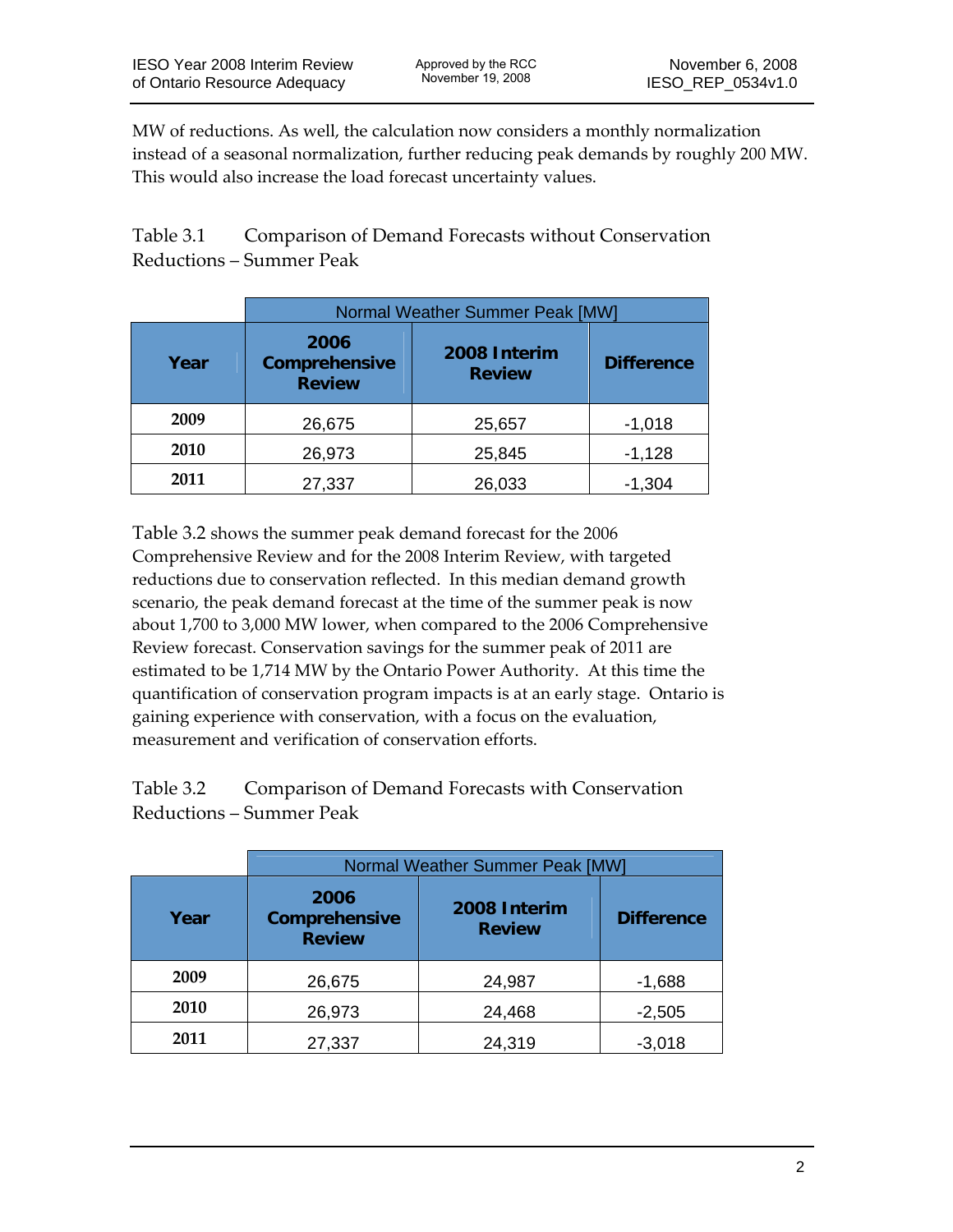#### **3.2 Resources Forecast**

I

Tables 3.3 shows the resources forecast to be available to the Ontario system at the time of the summer peak assumed for this 2008 Interim Review and for the 2006 Comprehensive Review.

|      | Available Resources [MW] at Time of Summer Peak (July) |                     |                   |  |
|------|--------------------------------------------------------|---------------------|-------------------|--|
| Year | 2006 Comprehensive<br><b>Review</b>                    | 2008 Interim Review | <b>Difference</b> |  |
| 2009 | 32,309                                                 | 31,387              | $-922$            |  |
| 2010 | 33,585                                                 | 32,819              | $-766$            |  |
| 2011 | 37,099                                                 | 31,413              | $-5,686$          |  |

#### Table 3.3 Comparison of Available Resource Forecasts

This 2008 Interim Review assumes resource availability based on the latest available information regarding existing and future resources. Based on studies since the 2006 Comprehensive Review, assumptions estimating the amount of available capacity at peak demand have been revised for hydro and wind resources resulting in reduced levels of available energy. In addition, some new generation projects in Ontario including Kingsbridge II (159 MW), Greenfield South (280 MW) and smaller hydro projects, are no longer expected to contribute to the supply mix within the study period. This has further reduced the amount of available resources at the time of summer peaks within the study period. Several other projects that were previously identified to be in‐service for the summer of 2011 are no longer identified to come into service by that time.

All coal units are identified to be removed from service on December 31, 2014 in accordance with Ontario Regulation 496/07 under the Environmental Protection Act. Some units may be removed from service earlier as considered in the Ontario Power Authorityʹs Integrated Power System Plan submitted to the OEB in late August 2007. Units will only be removed from service earlier if there are adequate replacement resources available to ensure reliability. The 2008 Interim Review assumes that about 1465 MW of coal fired generation is removed from service by the time of summer peak of 2011.

In order to ensure system reliability and to support the coal replacement strategy, the government directed the Ontario Power Authority (OPA) (a) to work with the IESO to develop an off coal plan and (b) to procure additional power in Ontario to address various reliability needs. The expected results of these procurements, with the latest forecast of the expected in‐service dates related to procurements are reflected in the planned additions.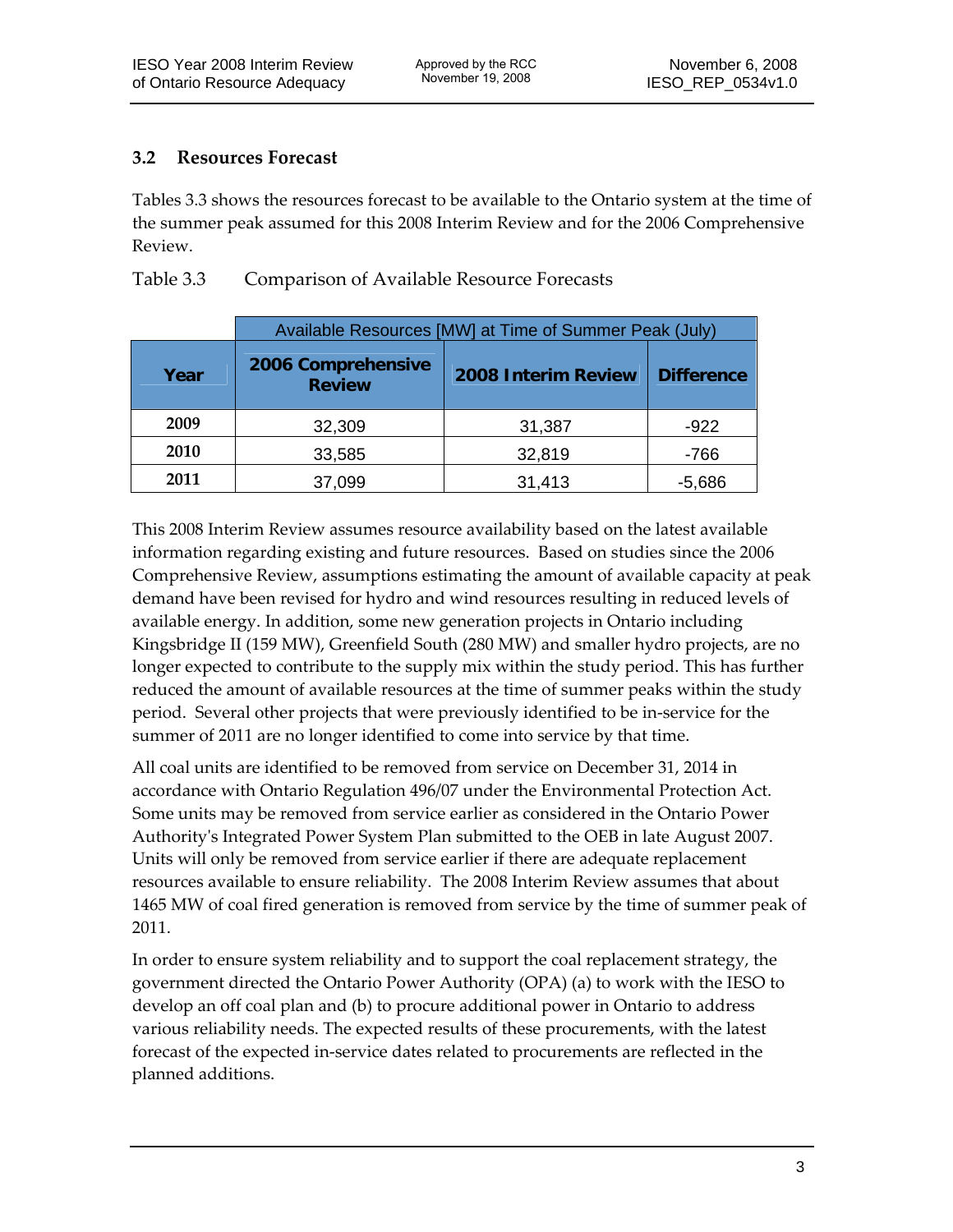# **3.3 Ontario Electricity Sector Changes**

The first Integrated Power System Plan (IPSP) filing was submitted by the Ontario Power Authority (OPA) to the Ontario Energy Board (OEB) on August 29, 2007. Under its legislated mandate, the OPA has the obligation to ensure long‐term supply adequacy by forecasting resource needs and preparing an integrated system plan that includes conservation, generation and transmission development. In conjunction with the IPSP, the OPA has the responsibility to procure new generation or initiate conservation programs. Many of the expectations for new generation projects and the retirement schedule of coal‐fired generation assumed for the 2008 Interim review are based on the OPA's plan.

In keeping with the policies of the Government of Ontario amendments were made to Ontario Regulations to reduce CO2 emissions from the use of coal fired generation and new OEB license provisions have been introduced such that the owner of the coal fired generators can reduce emissions. It is expected that the owner will provide details on implementation plans later in 2008.

On September 17, 2008, a Directive was issued by the Minister of Energy and Infrastructure requiring the OPA to revisit the IPSP with a view to establishing new and higher targets in a number of areas with respect to renewable energy sources and conservation. The OPA is to provide the revised IPSP to the OEB within six months of the Directive. This review does not include impacts of the revision, which are not yet completed.

# **3.4 Transfer Capabilities**

The most significant change in transmission facilities affecting transfer capabilities during the study period is the new 1250 MW interconnection between Ontario and Hydro Québec which is scheduled to come into service on March 31, 2009. This will increase the maximum coincident import capability into Ontario by about 1250 MW.

# **3.5 Fuel Supply Diversity**

I

A diverse generation mix is critical for resource adequacy and market efficiency, through the provision of dispatch flexibility, reduced vulnerability to fuel supply contingencies and fuel price fluctuations.

A significant amount of the proposed new generation in Ontario (over 2,000 MW from 2009 to 2011) is gas‐fired. When all of these facilities are built, the volume of gas consumed for electricity generation will increase. Ontario is well situated with respect to natural gas transmission and storage although some infrastructure development will be required in conjunction with new gas‐fired resources. Based on the input received from stakeholders, the IESO does not have any concern with the expected ability of the gas infrastructure to be modified to meet the future additional gas supply requirements.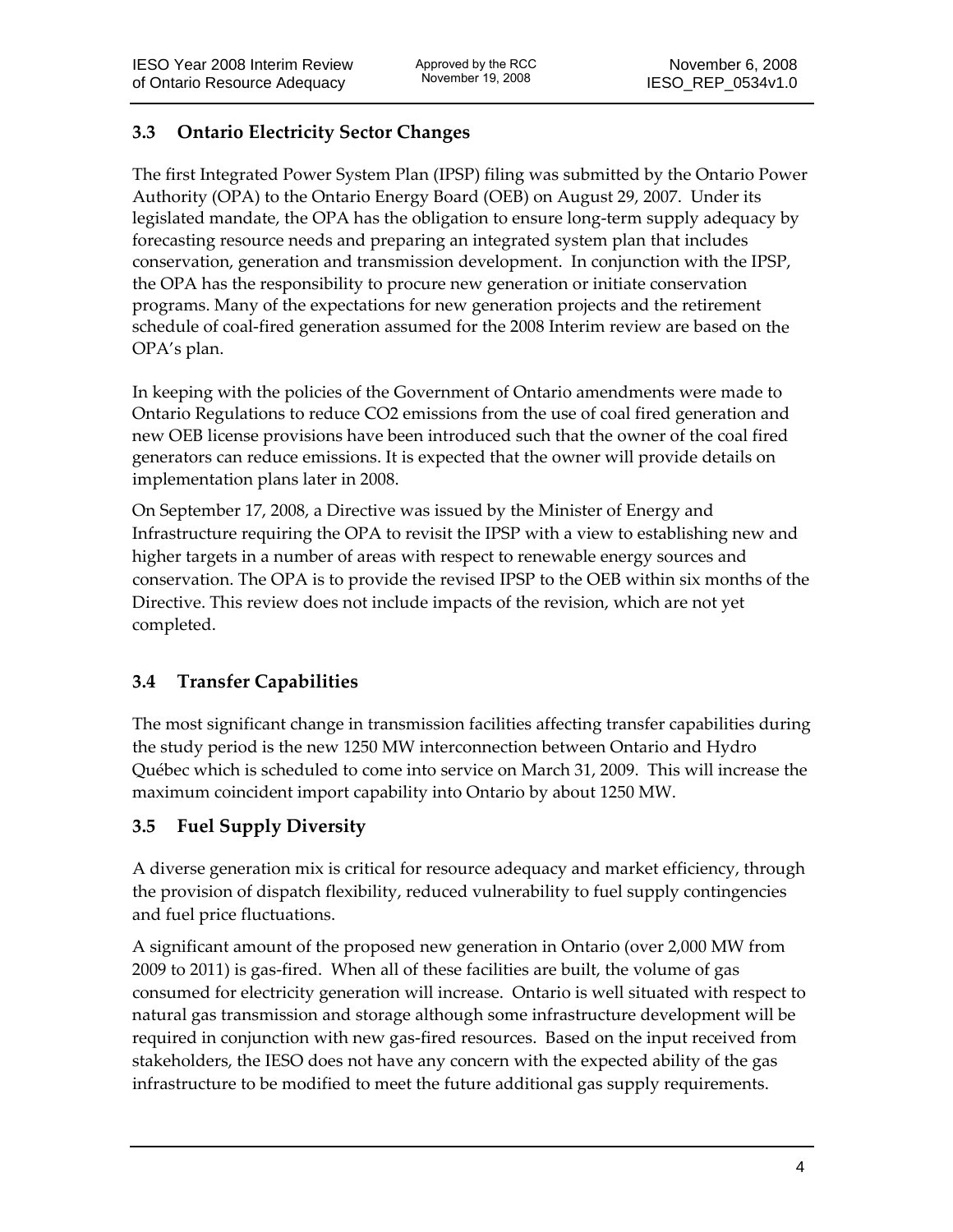## **4 RESOURCE ADEQUACY ASSESSMENT**

This assessment is based on engineering judgment, IESO assessments and NPCC joint interconnected studies.

This 2008 Interim Review indicates that, for the future years in the study period horizon (2009 to 2011), there is a lower forecast of demands and there are fewer resources available at the time of summer peak compared to the 2006 Comprehensive Review. The OPA is presently reporting 9,871 megawatts (MW) of generation and demand management contracts. These contracts include 3,000 MW of nuclear refurbishment, over 5,400 MW of natural gas generation, and over 1,400 MW of renewable and demand reduction capacity. From 2009 to 2011, there is almost 3,891 MW of additional generation expected to come into service. Given the progress of projects since the 2006 review, there is increased certainty with respect to the completion of these resources compared to 2006.

MARS runs were completed based on the latest demand forecast, and latest forecast of available resources. Table 4.1 provides a summary of the LOLE results from these MARS runs for three different scenarios.

|                 | Demand |             |       |       |       |
|-----------------|--------|-------------|-------|-------|-------|
| <b>Scenario</b> | Growth | <b>EOPs</b> | 2009  | 2010  | 2011  |
|                 | Median | no          | 0.051 | 0.001 | 0.008 |
|                 | High   | no          | 0.146 | 0.024 | 0.196 |
| 3               | High   | ves         | 0.014 |       | 0.016 |

| Table 4.1 | <b>LOLE Results from MARS Runs</b> |  |
|-----------|------------------------------------|--|
|           |                                    |  |

I

Scenario 1 represents a scenario where a median demand growth forecast is used and no emergency operating procedures (EOPs) are included. Scenario 2 represents a scenario where a high demand growth forecast is used and no EOPs are included. Scenario 3 indicates a scenario where EOPs are utilized under a high demand growth forecast.

The IESO reliability assessment for the 2009 and 2011 calendar years includes MARS runs that indicate the NPCC criterion will be with met with the median demand forecast and without having to utilize EOPs or additional resources. However, to meet the criterion with a high demand forecast, EOPS will be required for both these calendar years. In the case of 2010, the NPCC criterion was satisfied under both median and high demand forecasts without having to utilize EOPs or additional resources. Ontario is therefore expected to be compliant with the target LOLE of 0.1 days per year over the next three years.